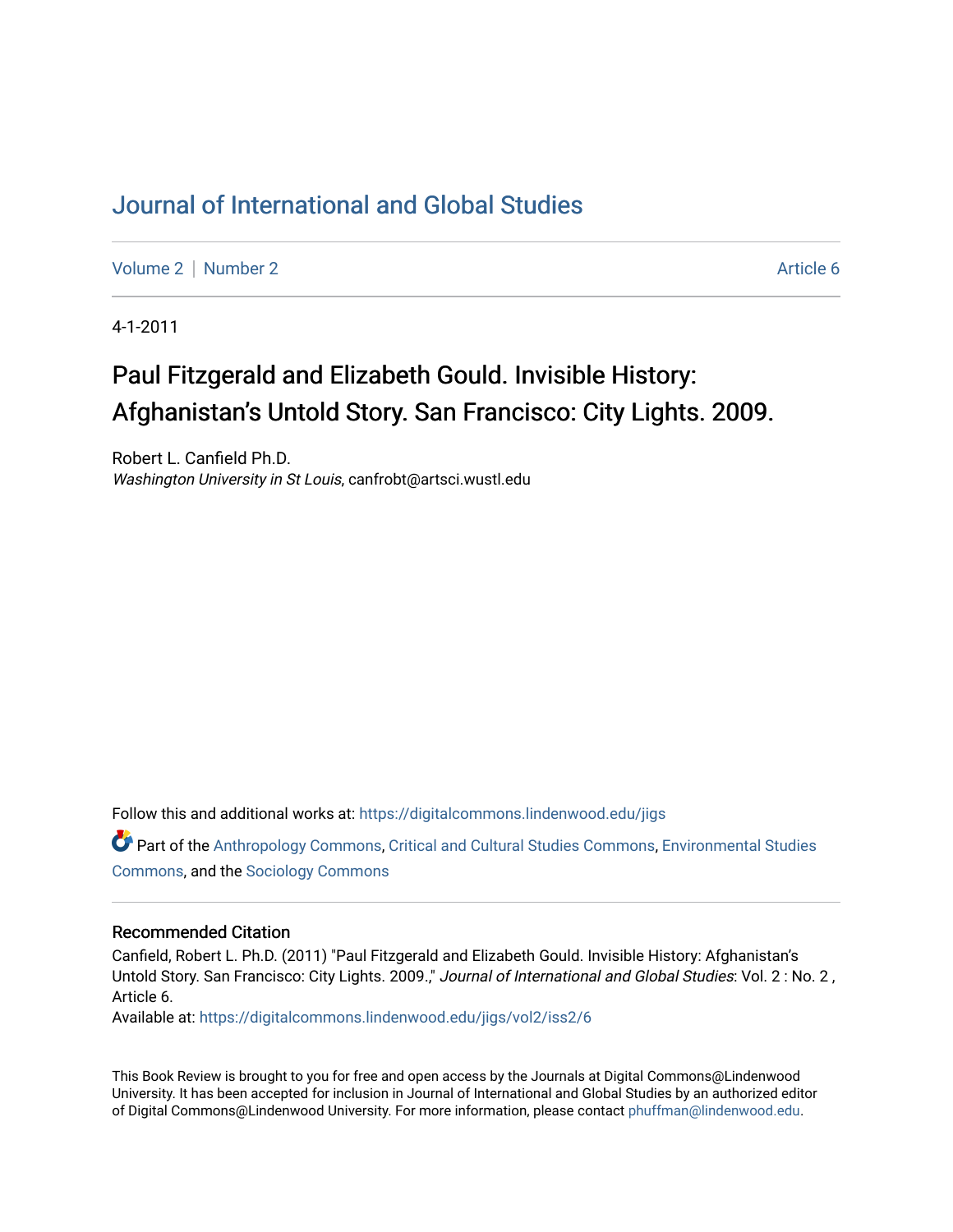## **Paul Fitzgerald and Elizabeth Gould.** *Invisible History: Afghanistan's Untold Story.*  **San Francisco: City Lights. 2009.**

This book comes recommended by such eminent authorities as Robert Dreyfuss, Noam Chomsky, Selig S. Harrison, and Ahmed Rashid. Publishers Weekly describes it as "deeply researched, cogently argued and enormously important." In the introduction, Sima Wali, founder and director of Refugee Women in Development, says it is "a phenomenal compendium of history, research, and critical analysis of the complex dynamics that has led to the death of my home country, Afghanistan" (1); it "clarify[ies] and correct[s] the record, and build[s] a foundation upon which the whole story of Afghanistan's past can be appreciated" (1).

Such indeed are the intentions of Fitzgerald and Gould. They expose the many blunders of Americans and Europeans in creating the situation that caused Wali such despair: a broken civil society, a government riddled with corruption and espousing Islamic ideas that were alien to all previous constitutions, a persisting war with the Taliban, and the continued practice of honor killings and other forms of violence against women. The story they tell is less invisible and unknown or even new than it is an assemblage of details on what has gone wrong in Afghanistan history, most seriously in the period when Americans have been involved.

The narrative eventually settles on the culprits whose views have informed the most recent blunders in Afghanistan: the American "defense intellectuals," whom the authors describe as "modern-day high priests" who have been "elevated to an almost mystical level" and who have prospered "in a morally and intellectually detached universe," one in which "cabalistic mathematical game theories" have been mixed with Marxist-Leninist propaganda" (88). In the administration of President Ronald Reagan, these intellectuals included such notables as Richard Pipes, Paul Wolfowitz, Richard Perle, and Paul Nitze. These core figures constituted "Team-B" and were charged with the task of "reading" the Soviet mindset better than (they said) the CIA. They insisted that the Soviet military was far more sophisticated and its intentions far more sinister than the CIA ever acknowledged. As it turned out, virtually everything Team B affirmed was wrong (206).

The "defense intellectuals" in the George W. Bush administration were of the same ilk, only even more arrogant and, as it turned out, equally wrong. What one of their number told New York Times reporter Ron Suskind about their activities exposed their inflated selfimportance:

> [He] said that guys like me were "in the reality-based community," which he defined as [including] people who "believe that solutions emerge from your judicious study of discernible reality." I nodded and murmured something about enlightenment principles and empiricism. He cut me off. "That's not the way the world works anymore," he continued, "we are an empire now, and when we act, we create our own reality. And while you're studying thatjudiciously as you will–we'll act again, creating other new realities, which you can study too, and that's how things will sort out. We're history's actors ... and you, all of you, will be left to just study what we do." (270)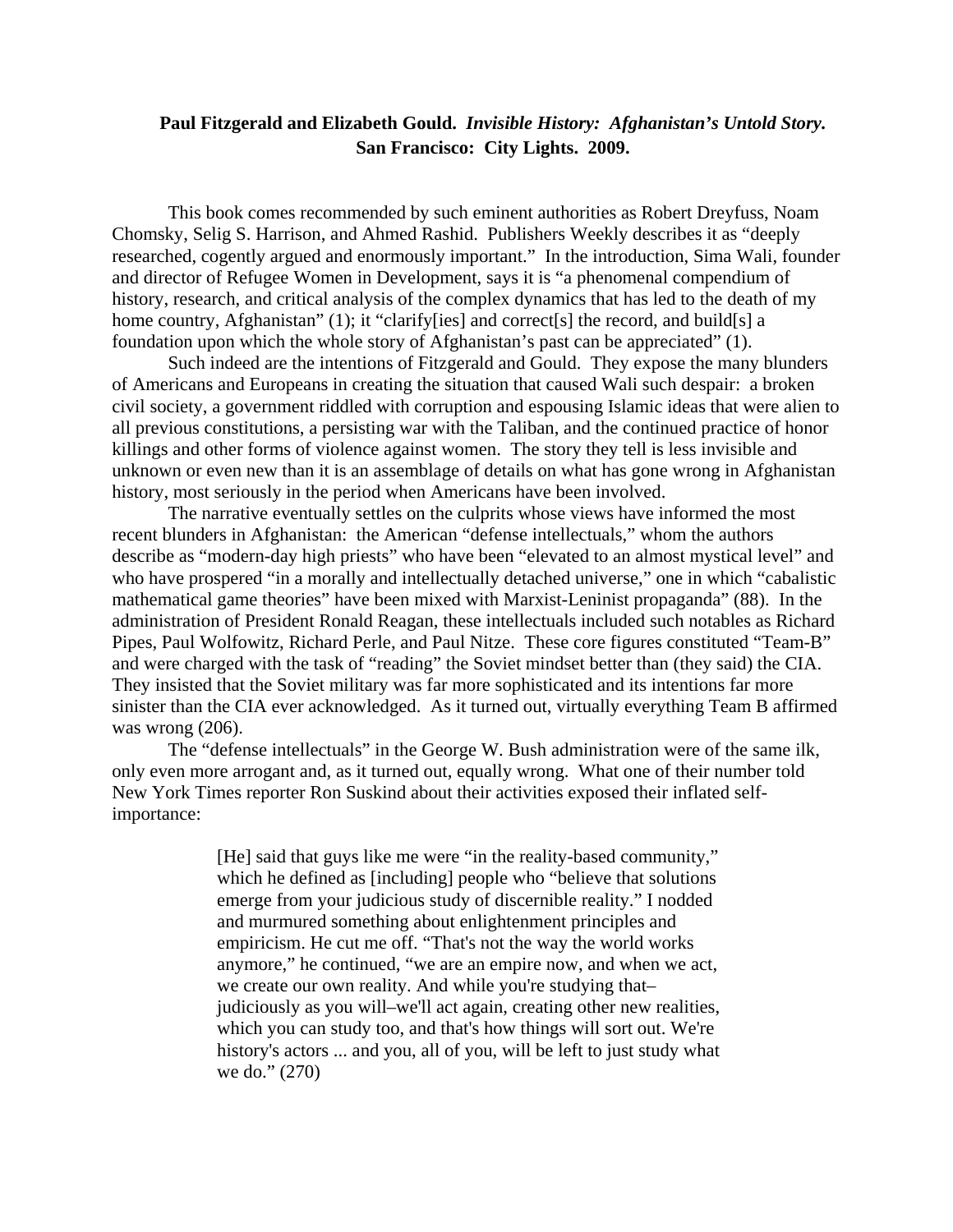When the Americans came into Afghanistan in the fall, 2001, they made three mistakes, according to the authors: (1) They placed reconstruction plans in the hands of "freemarket ideologues" who contracted with American companies that "burn[ed] up precious reconstruction money on beefed up security while padding their bottom line with little if anything to show for it" (page). (2) They empowered corrupt and brutal tribal leaders who had been trafficking in illegal narcotics. (3) Believing their own "fabricated press releases," they turned away from Afghanistan to the conquest of Iraq, "thereby dooming the job that [they] had just begun" (254).

 Fitzgerald and Gould also have a problem with their colleagues in the media. As they put it, "The American media … allowed itself to miss the real war, [being] snowed under by the make-believe struggle of good versus evil" (207). The media, the authors say, maintained the illusion that the Soviet invasion of Afghanistan was purely aggressive, "not in reaction to American subversion"–a reference here to the admission made much later by Zhibigniew Brzezinski, Carter's National Security Adviser, that the Americans had sought to provoke the Soviets into invading Afghanistan, which of course they did, in December, 1979 (163). Fitzgerald and Gould are also peeved that ABC "rejected out of hand" their request to present on TV their proposal for a negotiated Soviet and American withdrawal from Afghanistan (189).

 Throughout the book, the authors attempt to explain behavior in terms of mystical or religious incentives. Early in the book, they draw a line from the ideas of Zoroaster, who lived in Central Asia over a thousand years before Christ, to the Reagan and George W. Bush administrations of recent generations. The parallel the authors draw between the Zoroastrian cosmology of light versus dark and the American rhetoric of good versus evil is assumed to constitute a compelling logic. To support their strained connection between the ancient past and contemporary affairs, the authors find mysticism and sacred agendas throughout history in this region. Afghanistan has indeed been the home of a number of mystical movements, notably the Roshaniya cult (sixteenth to eighteenth centuries) and many sufi orders (Bektashi, Mevlevi, Chishti). And in the nineteenth century, Abdul Rahman (r. 1880 -1901), the powerful Amir of Kabul, who subjected much of the country to his rule, was "guided by prophetic visions and dreams" (49), though the authors provide no sources to support this claim. Upon these local "mystical" views, say the authors, the Europeans who arrived in the eighteenth century laid their own occult outlooks. According to Fitzgerald and Gould, the Russians and British were "mystical imperialists"; Kaiser Wilhelm in World War I, who had interests in Central Asia, was, in truth, waging a "holy war," and Hitler's chief ideologue of Arianism believed in "a cosmic cycle" that would return humanity to a "pre-human godlike state" (70-71). Even in recent days, they contend, many key figures in Afghanistan have been in thrall of unseen forces: CIA director William Casey was a "mystical imperialist"; Soviet Premier Mikhail Gorbachev was enchanted by theosophy 204), and President George W. Bush was "driven with a mission from God" (273). The authors describe the "defense intellectuals" of the American administrations as "mystical holy warriors" who believe they are involved in a kind of Zoroastrian "final act in an ancient historical drama" (17).

 Such is the general message of the book. Unfortunately, the problems with the text are numerous. A book that aims to expose what has been "invisible" invites us to expect a carefully constructed case, a new story with convincing evidence and plausible argumentation to support it. Rather than setting the record straight, however, this book displays an absence of the disciplined thought and explication that their claims would appear to require. Instead of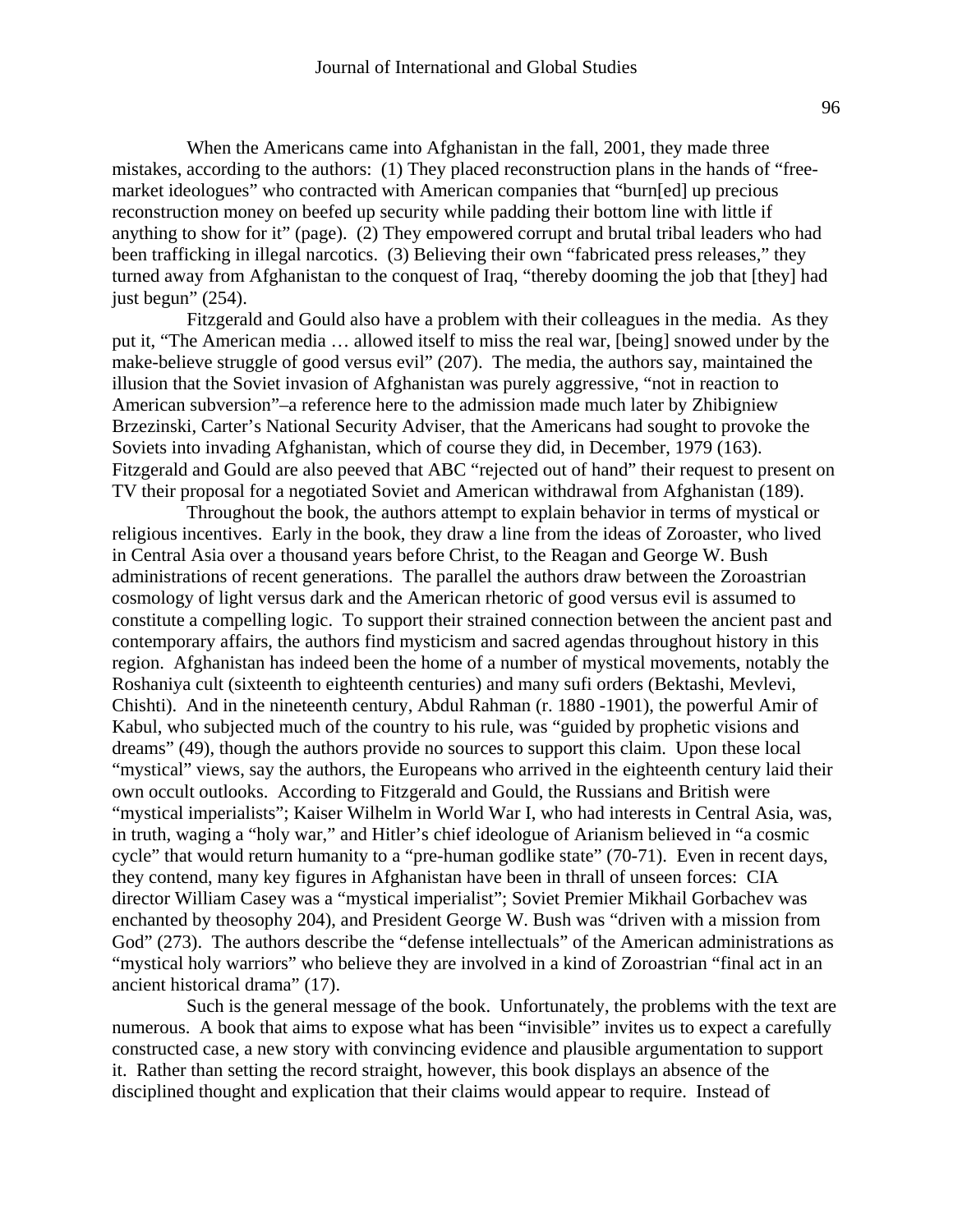97

providing critical analysis, for instance, the authors argue in non sequiturs. Some of the most confounding examples include the following claims: (1) During the Cold War, the Americans "found it politic to make common cause with the Islamic right," and so "in the birthplace of the Zoroastrian war of light against darkness," they developed a "black-white" policy that was "regressive, dualist, and especially antimodernist" (83-4). (2) Because British foreign policy was "steeped in mystical imperialism," it would in the twentieth century "guarantee Pakistan's chronic instability" (78) and foster the appearance of "Afghanistan's most reactionary Islamists" (61). (3) The "efforts of Afghanistan's leaders to bring the country into the modern age and unite the various tribes" was "aborted by the increasingly toxic mix of Soviet bureaucrats, Afghan communists, RAND defense intellectuals, Wall Street brokers, and religious fanatics on both sides of the Pakistani border" (222). (4) The American media was taken in by "the make-believe struggle of good versus evil manufactured by a *Three Stooges* producer and an unholy alliance of liberal Democrats, neoconservatives and right-wing Washington insiders" (207, sic).

Another sign of indifference to the usual canons of disciplined argumentation and demonstration is their tendency to level broad and unsubstantiated attacks against individuals. They claim that Zbignew Brzezinski "made the rise of radical Islam in Afghanistan a reality" (248), which is both unsubstantiated and unduly broad. They also argue that the Afghan Relief Committee and Freedom House were "concerned more with advancing Saudi and Arab interests in establishing an extremist Wahhabist presence in Afghanistan than with democracy" (190), which is not only unfair but also transparently untrue. The authors also allege that a "prominent," unnamed Afghan says that "Robert Oakley was–along with the CIA–the creator of the Taliban" (230) when Oakley and the CIA have no place in any of the several versions of Taliban origins, and if such an attack is to be taken seriously, the credentials of the attacker should be provided. Equally disturbing is the authors' claim that Zalmay Khalilzad advanced "the Islamic extremist cause in Afghanistan" for as long as three decades (290), which is both unfair and unsubstantiated. Finally, they claim that "the Trotskyisc philosopher" Albert Wohlstetter created the worldview" of the Bush administration as "a weapon of war against Soviet Russia" (291), which is altogether implausible.

There are also egregious errors in the book. The authors repeatedly claim–without a source –that the mujahedin who fought the Soviets and the Afghan communists in the 1980s targeted "power plants, factories and schools, especially schools for women" (179, 183-4). The mujahedin were indeed culturally and religiously conservative, but if ever a school was burned (I know of no such incident during the 1980s), it was not a mujahedin practice or policy; it was, of course, famously the policy of the Taliban, who arose a decade later. Another error is the authors' misidentification of the largely Tajik Afghan fighting organization, Jamiat-i Islami, headed by Burhanuddin Rabbani and Ahmad Shah Masoud. This is not the same organization as the Pakistani Islamist organization Jamaat Islami, founded by Abul Ala Maududi (190). The Pakistani party is indeed an Islamist organization. Its structure and practice are Leninist in nature, and its agendas include replacing democratic process with Sharia Law. However, Rabbani's organization is no such outfit. Assembled largely as a Muslim organization to fight the communists, it had only ambiguous social agendas, most of which focused primarily on reinstating a society like that which was presided over by Zaher Shah in the 1960s, whose return they favored.

We share the authors' desire to have the "untold" stories of Afghanistan revealed, for like them, we suspect much has been veiled from public knowledge. But whatever Fitzgerald and